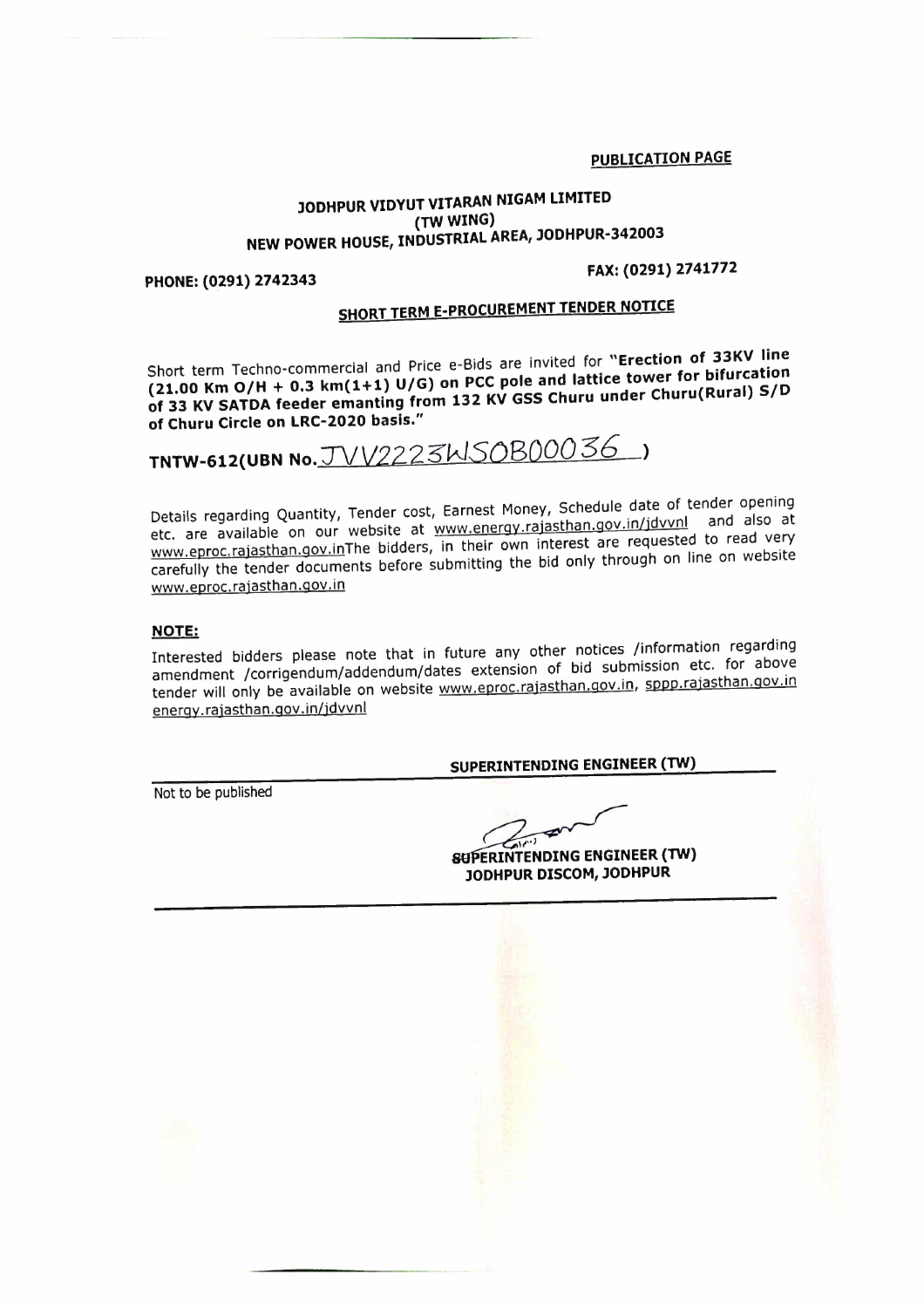प्रकाशन हेतू

# जोधपुर विद्युत वितरण निगम लिमिटेड (टीडब्लू शाखा) नया पावर हाऊस परिसर, हैवी इंडस्ट्रीयल एरीया, जोधपुर- 342003 दूरभाष : 0291-2742336 फैक्स :- (0291) 2745259

# अल्पकालिक ई–निविदा सूचना

"जोधपुर डिस्कॉम के चुरू वृत के उपखण्ड चुरू ग्रामीण के तहत 132 केवी जीएसएस चुरू से निकलने वाले 33 केवी सतडा फीडर के विभाजन के लिए टॉवर और पोसीसी पोल पर 33 केवी लाइन (ओवरहेड लाइन 21.00 किमी और भूमिगत 0.3 किमी लाइन (1+1)) का निर्माण कार्य के लिए श्रमदर के आधार पर ई-निविदा आमंत्रित की जाती है।

TNTW- 612 (UBN संख्या... JVV2223MSOB00036.)

अन्य विवरण जैसे निविदा मुल्य, धरोहर राशि, निविदा प्रस्तुत वेबसाईट इत्यादि विवरण करने ⁄ खलने तिथि का की www.energy.rajasthan.gov.in/jdvvnl एवं www.eproc.rajasthan.gov.in, द्वारा जानी जा सकती हैं। निविदाकर्ताओं को उनके स्वयं के हित में सलाह दी जाती है की ऑन लाइन <u>www.eproc.rajasthan.gov.in</u> पर निविदा डालने से पहले निविदा दस्तावेजों का सावधानी पूर्वक अध्यन्न कर ले ।

सुचारू भविष्य में इन् निविदाओं से सम्बंधित किसी भी प्रकार के संशोधन तिथि बढ़ने की जानकारी आदि केवल वेबसाइट www.energy.rajasthan.gov.in/jdvvnl, www.sppp.rajasthan.gov.in एवं www.eproc.rajasthan.gov.in पर उपलब्ध करायी जायेगी।

अधीक्षण अभिंयता (टीडब्लू)

प्रकाशन हेतू नहीं

अधीक्षण अभियता (टीडब्लू) जोधपुर डिस्काम, जोधपुर